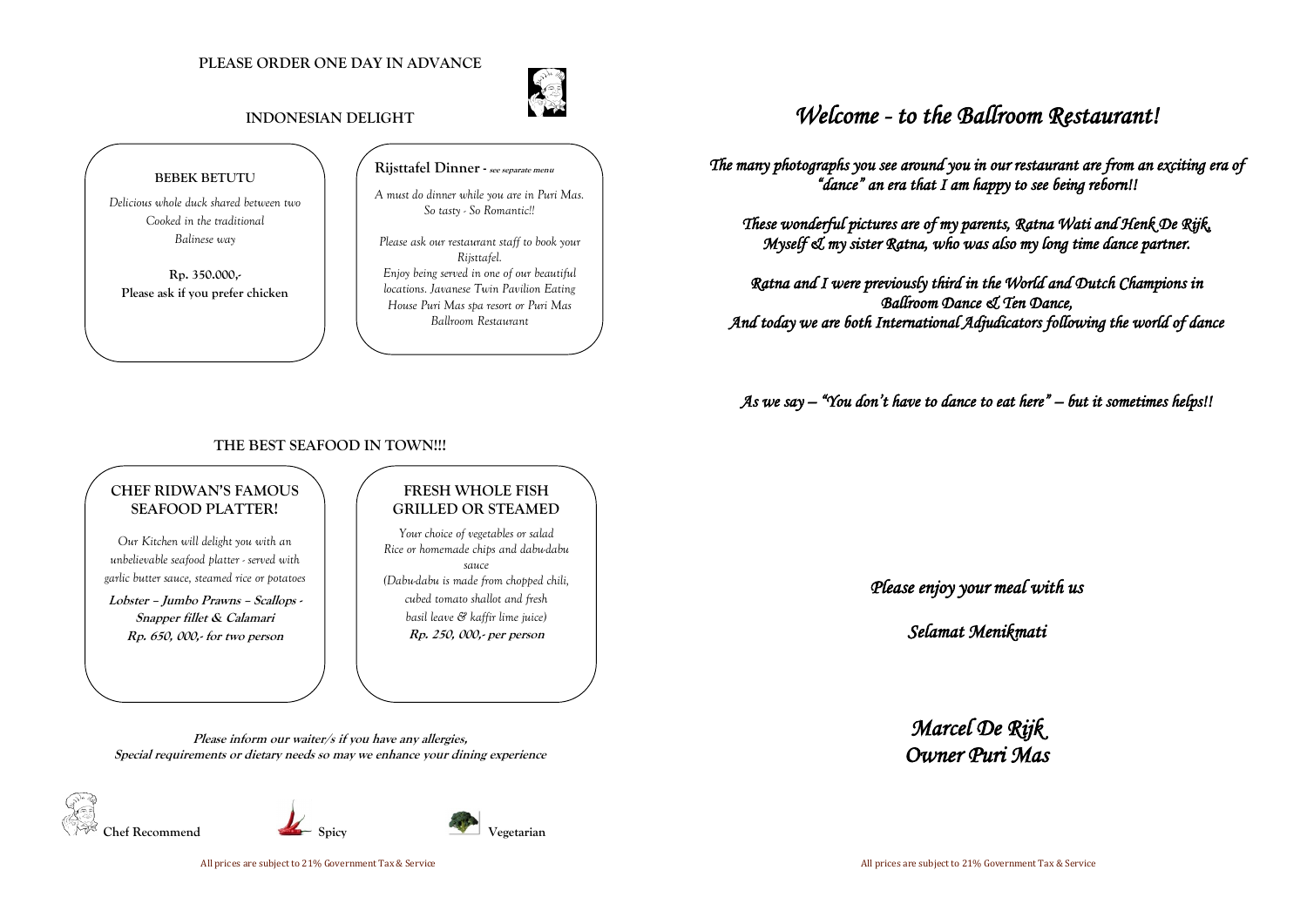### **SNACKS**

| Mexican Nachos                                                                                  | Rp. 70.000,- |
|-------------------------------------------------------------------------------------------------|--------------|
| Mexican Corn Chips, Shredded Lettuce, Cheese Sauce, Red Beans Topped With Guacamole Sour Cream  |              |
| Chicken Quesadillas                                                                             | Rp. 70.000,- |
| Roasted Shredded Chicken Breast, Jalapenos, And Melted Cheese                                   |              |
| Folded Inside Flour Tortillas Served With Fresh Salsa, Guacamole And Sour Cream                 |              |
| Lumpia                                                                                          | Rp. 50.000,- |
| Shredded Vegetables Wrapped In A Light Pastry, Deep Fried Until Crispy                          |              |
| Served With A Sweet And Sour Sauce                                                              |              |
| Cheese Samosa With Curry Mayonaise                                                              | Rp. 70.000,- |
| Three Cheese (Feta, Mozzarella, Cream Cheese) Wrapped In Lighty Pastry, Deep Fried Until Crispy |              |
| Thai Fish Cake With Sweet Chili Dressing                                                        | Rp. 65.000,- |
| Pan Fried Minced Fish Blended With Red Chili Paste, Long Beans, Kaffir And Coriander Leave.     |              |
|                                                                                                 |              |
|                                                                                                 |              |
|                                                                                                 |              |

Apple and Raspberry Crumble Rp.55.000,-*Stewed Apples & Raspberries Topped With Crumbled Pastry & Baked Served With Cream Or One Scoop Of Ice Cream*

Lemon Meringue Pie **Rp. 55.000,-***Lemon Curd Sauce Set In A Pastry Base And Topped With Snowy Peaks Of Meringue, Served With Ice Cream*

### **SANDWICH & BURGER**

Naughty Chocolate Pudding **Rp. 65.000,-***A warm sponge with soft dark velvety centre served with a scoop of ice cream (20 mins preparation time)*

**Cheese Cake With Raspberry Coulis Cheese Cake With Raspberry Coulis Rp. 60.000,-***Not Too Big But Delightfully Creamy Unbaked Cheese Cake Floating On Top Of A Delicate Biscuit Base Marcel's (The Owner) No. 1 Dessert In Puri Mas*

Selection of Ice Cream / scoop Rp. 30.000,-**(Chocolate, Strawberry, Vanilla and Coconut)**

Tropical Lombok Fruit Rp. 40.000,-*Selection Of Seasonal Lombok Slice Fruit* 

- **Steamed White Rice Rp. 20.000,- Garlic Bread Rp. 25.000,- Rp. 25.000,-**Rp. 25.000,-
- 

**Sandwich Of The Day** 

**SWEET TEMPTATIONS**

| Puri Mas Burger<br>Tasty Homemade Beef Burger, & Sesame Seed Bun Garnished<br>With Caramelized Onion, Lettuce, Tomato, Gherkin Served With Homemade Chips | Rp. 75.000,-        | <b>SIDE DISHES</b>            |              |
|-----------------------------------------------------------------------------------------------------------------------------------------------------------|---------------------|-------------------------------|--------------|
| Our Club                                                                                                                                                  | $Rp. 65.000,-$      | <b>Steamed White Rice</b>     | Rp. 20.000,- |
| A Triple Layer Of Fresh Or Toasted Bread Filled With Beef Bacon, Chicken, Omelette, Cheese, Lettuce<br>And Tomato.                                        |                     | <b>Garlic Bread</b>           | Rp. 25.000,- |
| Served With Home Made Potato Chips                                                                                                                        |                     | Homemade Potato Chips         | Rp. 25.000,- |
| Tuna Mayonnaise Focaccia Sandwich                                                                                                                         | $Rp. 65.000,-$      | Steamed Vegetables Of The Day | Rp. 25.000,- |
| Tuna, Tomato, Cucumber & Lettuce Inside Delicious Home Made Focaccia                                                                                      | <b>French Fries</b> | Rp. 25.000,-                  |              |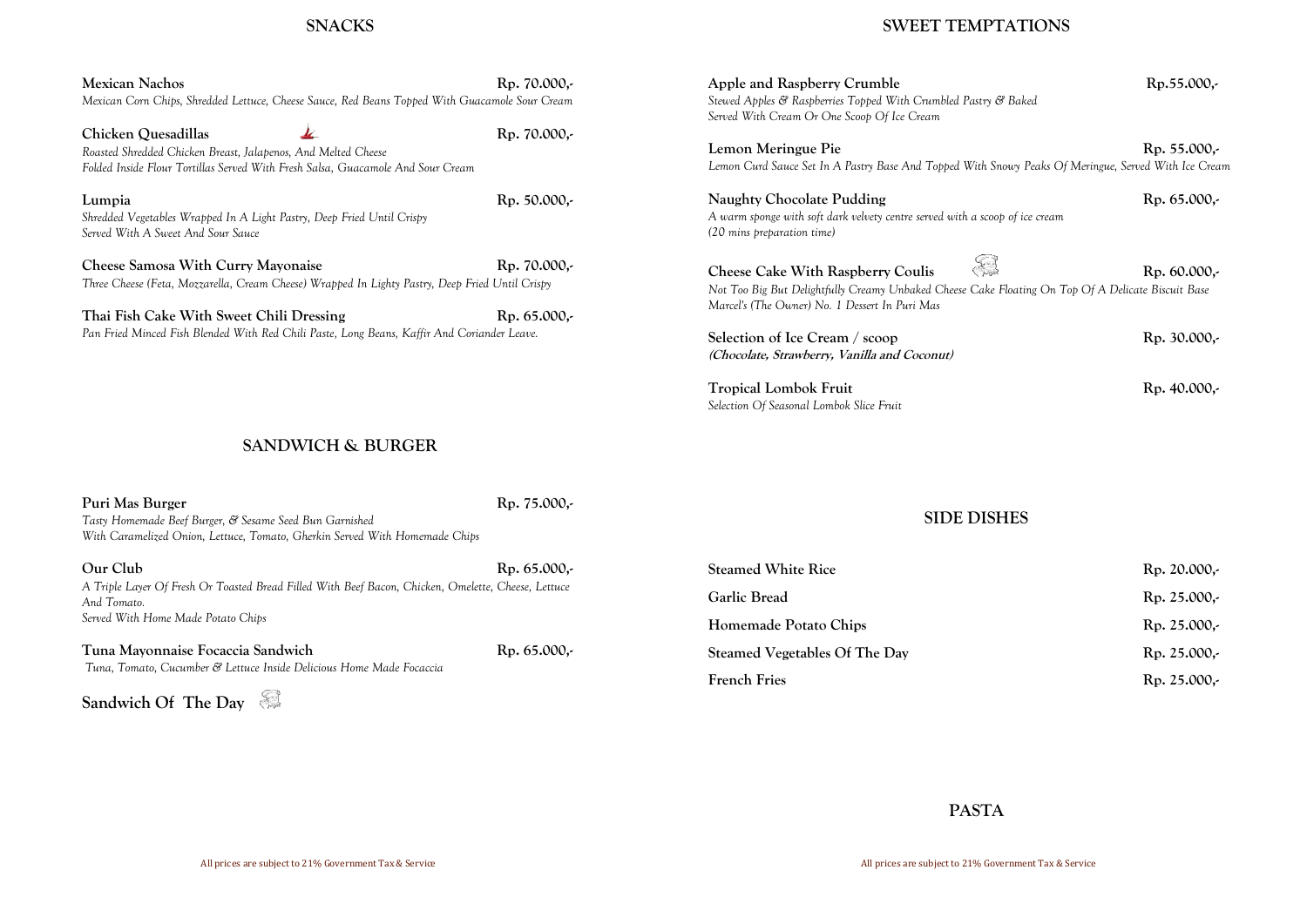**Spaghetti, Tagliatelle or Penne with a choice of sauces :**

| - vegetable   | Rp. 70.000, |
|---------------|-------------|
| - ground beef | Rp. 75.000, |
| - seafood     | Rp. 75.000, |
| - basil       | Rp. 65.000, |
|               |             |

#### Ricotta Cheese Ravioli with Spinach Cream Sauce **Reserve April 2016** Rp. 95.000,-

*A Delicious Velvety Ravioli Pouch Filled With Tasty Piquant Ricotta Cheese Accompanied By A Rich Spinach Cream Sauce*

#### **Pizza - Homemade Rp. 85.000,-**

*Your Choice Of Any Five Toppings Seafood, Chicken, Anchovies, Mushroom, Black Olive, Tomato, Capsicum, Pineapple. All With Mozzarella Cheese, Oregano & Basil* 

**SEAFOOD**

| Tuna Steak Terriyaki                                                       | Rp. 95.000,-  |                                              |
|----------------------------------------------------------------------------|---------------|----------------------------------------------|
| Seared Tuna Steak In Japanese Ginger & Garlic Soy And Butter Sauce.        |               | <b>Greek Salad</b>                           |
| Served With Steamed White Rice                                             |               | Assorted Salad, Tomato, Onion, Black Olive,  |
|                                                                            |               | And Tangy Balsamic Vinaigrette               |
| <b>Moules Mariniere</b>                                                    | Rp. 150.000,- |                                              |
| Mussels In White Wine Cream Sauce, Served With Crusty Bread                |               | Bob's Caesar Salad (Our Guest's Recipe)      |
|                                                                            |               | Classic Caesar Salad With Crouton and Cris   |
| <b>Salmon Steak</b>                                                        | Rp. 150.000,- |                                              |
| Oven Baked Salmon With Parmesan Herb Crust                                 |               | Thai Beef Salad                              |
| Served With Steam White Rice & Whole Grain Mustard                         |               | Fingers Of Grilled Beef Tenderloin And A Pic |
|                                                                            |               | Covering A Salad Of Pineapple, Cucumber, C   |
| Seared Sea Scallop Risotto                                                 | Rp. 185.000,- |                                              |
| With Brown Herb Butter Sauce                                               |               | Prawn Cocktail                               |
|                                                                            |               | Chilled Prawn Salad With Cocktail Dressing   |
| Thai Green Prawn Curry                                                     | Rp. 115.000,- |                                              |
| Smooth As Silk Juicy Tiger Prawns And Vegetables                           |               | <b>Beef Carpaccio</b>                        |
| Sailing In A Soft Green Chili Coconut Sauce Served With Steamed White Rice |               | Thin Slices Of Raw Beef With Shaved Parme.   |
|                                                                            |               | Arabian Style Mezze Platter                  |
| Seafood of The Day                                                         |               | Middle Eastern Antipasto Of Hummus, Mou      |
|                                                                            |               |                                              |

## **ENTRI**

**SOUPS** 

 **Moroccan Harira Soup Rp. 65.000,-**  *A Robust Soup With Chicken Based Stock, Lentils, Chick-Peas & Moroccan Spices* 

**INDONESIAN DELIGHTS**

| CAR<br>Moroccan Harira Soup<br>A Robust Soup With Chicken Based Stock, Lentils, Chick-Peas & Moroccan Spices                                                                                                                               | $Rp. 65.000,-$ |
|--------------------------------------------------------------------------------------------------------------------------------------------------------------------------------------------------------------------------------------------|----------------|
| Roasted Pumpkin & Coconut Cream Soup<br>Oven Roasted Pumpkin Blended With Coconut Cream, Served With Cheese Bread                                                                                                                          | $Rp. 55.000,-$ |
| Khai Tom Kha Soup<br>Creamy Coconut Soup With Chicken, Tofu, Mushroom, Galangal, Kaffir Lime<br>Leaf and Lemongrass.                                                                                                                       | Rp. 55.000,-   |
| Creamy Tomato Soup (With or Without Meatballs)<br>Roasted Tomatoes Pureed Into A Creamy Smooth Appetizing Soup.<br>Served With Garlic Bread Your Choice With Or Without Meatballs.<br>(Please instruct your waiter which style you prefer) | Rp. 55.000,-   |
| Seafood Consomme<br>Garnished with Fish Dumpling, Prawn and Mussel                                                                                                                                                                         | Rp. 60.000,-   |
| <b>ENTREES</b>                                                                                                                                                                                                                             |                |
| Greek Salad<br>Assorted Salad, Tomato, Onion, Black Olive, Mixed Pepper, Feta Cheese<br>And Tangy Balsamic Vinaigrette                                                                                                                     | Rp. 65.000,-   |
| Bob's Caesar Salad (Our Guest's Recipe)<br>Classic Caesar Salad With Crouton and Crispy Parmesan Cheese                                                                                                                                    | Rp. 65.000,-   |
| Thai Beef Salad<br>Fingers Of Grilled Beef Tenderloin And A Piquant Palm Sugar Dressing<br>Covering A Salad Of Pineapple, Cucumber, Cherry Tomato, Spinach, And Coriander                                                                  | Rp. 70.000,-   |
| E<br>Prawn Cocktail<br>Chilled Prawn Salad With Cocktail Dressing                                                                                                                                                                          | Rp. 70.000,-   |
| <b>Beef Carpaccio</b><br>Thin Slices Of Raw Beef With Shaved Parmessan & Basil Pesto Vinaigrette                                                                                                                                           | Rp. 70.000,-   |
| Arabian Style Mezze Platter<br>Middle Eastern Antipasto Of Hummus, Moutable, Labneh, Fattoush And Flat Bread                                                                                                                               | Rp. 70.000, -  |